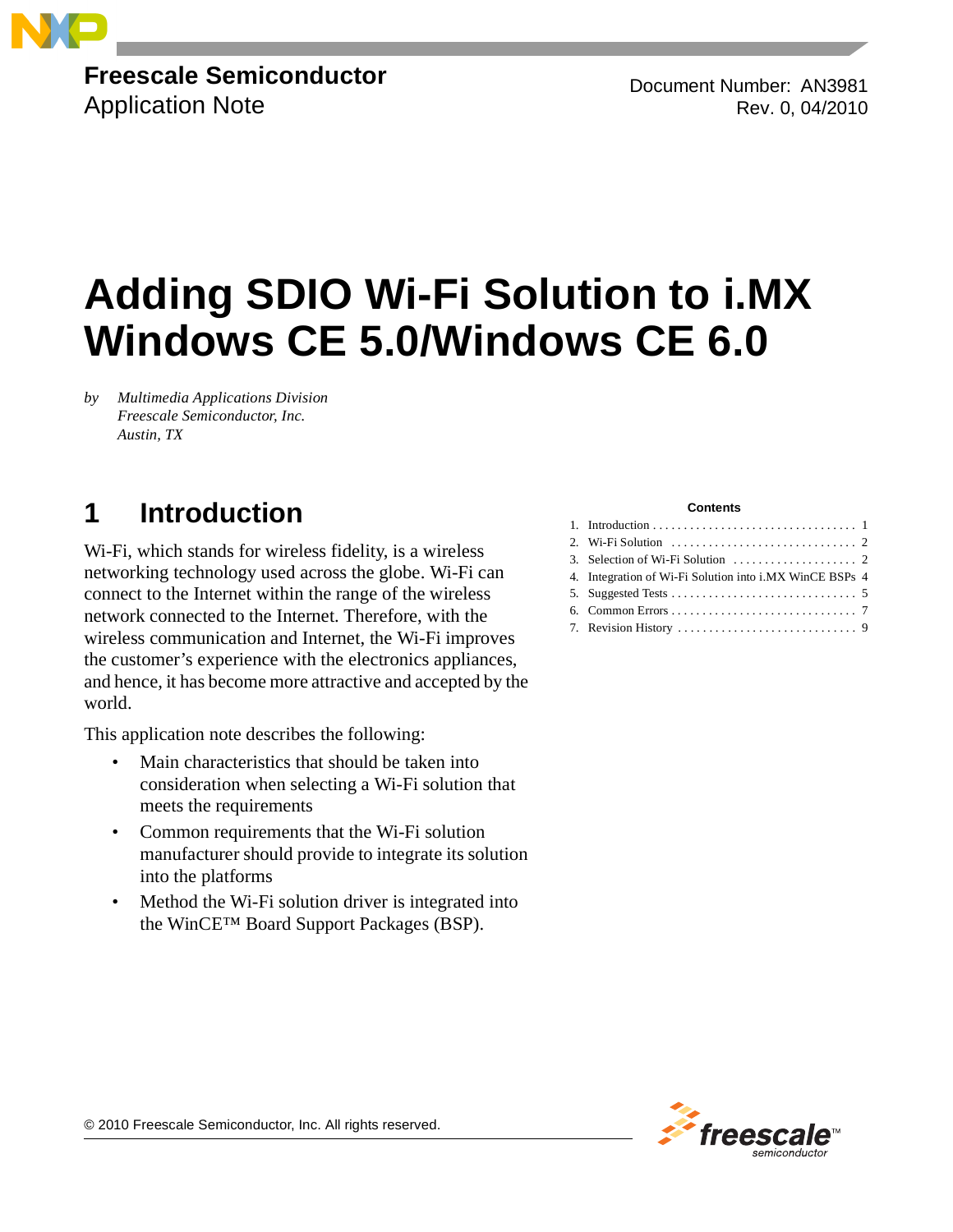

## <span id="page-1-1"></span>**2 Wi-Fi Solution**

The Wi-Fi solution is an external device that is configured and operated by other devices (i.MX) through a common interface and protocol. The Wi-Fi solution has some parts of the Wi-Fi specifications embedded into the silicon and is capable of connecting with other Wi-Fi compliant devices, as access points and routers.

## <span id="page-1-0"></span>**3 Selection of Wi-Fi Solution**

The following features should be taken into account while searching for a suitable Wi-Fi solution for an application:

- Specifications that include the following:
	- Throughput
	- Output power
	- Low power modes
	- Network authentications
	- Data encryptions
- Recognized brand
- Support model
- Communication interfaces
- Drivers for the operating system (WinCE, Linux<sup>™)</sup>
- Norms

## **3.1 Specifications**

It is important to define the common use case for the final product and determine the minimal requirements for the Wi-Fi solution to which final product should comply.

## **3.1.1 Throughput**

Throughput is a measure of the maximum speed that the Wi-Fi solution device transmits data in a period of time, normally in seconds. Throughput gives the amount of information that the final product needs to transmit/receive. Generally, this metric is taken in the Wi-Fi communication that uses the Transmission Control Protocol (TCP) to send/receive big files and take measures during the transmission and reception. In busy networks, the reception throughput is larger than the transmission throughput.

### **NOTE**

The throughput value is normally taken in an ideal environment—that is without noise and obstacles.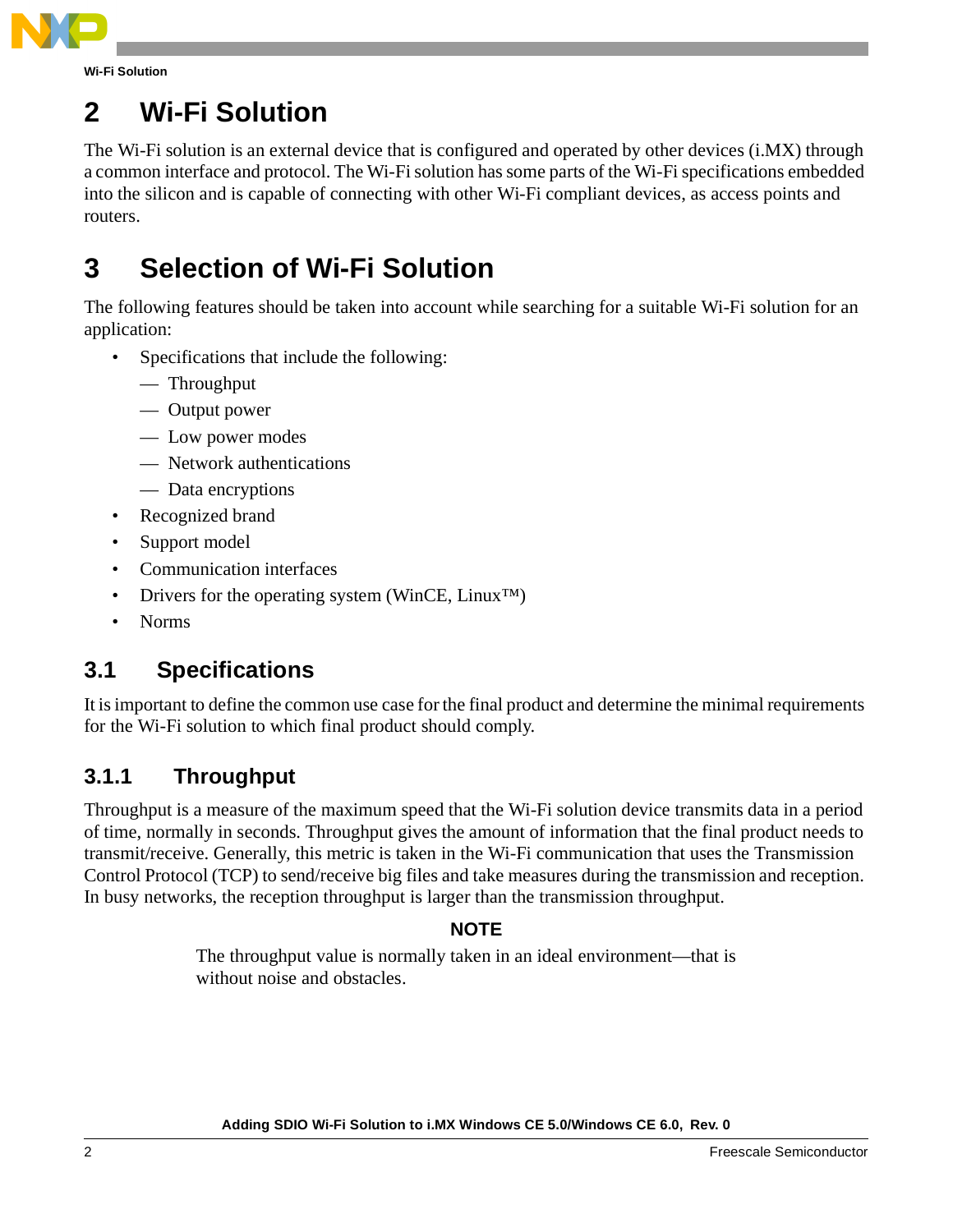



### **3.1.2 Output Power**

Output power is generally measured in dBm and determines the maximum connection distance from the access point to the device. There are other factors that affect the maximum distance—obstacles, humidity, noise, and so on. These factors can be controlled by correctly locating the radio frequency paths in the Printed Circuit Board (PCB) and selecting an accurate antenna and output amplifier.

It is important to define an accurate output power, as it gives the distance to the access point. Also, it is important to mention the output power, as it varies directly with the power consumption and inversely with the battery life.

## **3.1.3 Low Power Modes**

Applications with Wi-Fi capability are usually hand-held and have specific requirements for low power consumption. In these cases, verify if the selected Wi-Fi solution is compliant with the low power requirements—power consumption in sleep mode, run mode, doze mode, and so on. Also, it is important to know the way to turn OFF and send the Wi-Fi solution to sleep mode.

### **3.1.4 Network Authentications**

It is important to identify if the Wi-Fi solution supports the connection authentication needed for the application. These network authentications are related to the ability to connect with secure and unsecure networks. An unsecure network, also called an open network, does not require any type of authentication. A secure network is for networks that require defined keys for connection.

The Wi-Fi solution should support the necessary authentication settings that the application requires, such as:

- Wired Equivalent Privacy (WEP)—64/128 bits
- Wi-Fi Protected Access (WPA)
- WPA2

### **3.1.5 Data Encryptions**

Another feature that is used and supported by the Wi-Fi solution is the data encryption. After connecting with the access point, the communication can be encrypted through a data encryption setting that is configurable in the Wi-Fi solution.

The data encryption options are as follows:

- WEP
- Cisco<sup>™</sup> Key Integrity Protocol (CKIP)

## **3.2 Support Model**

Knowledge of the support model of the Wi-Fi solution maker is important, as it can impact the cost of the product (if the support is very expensive) and the time to the market (if the support has priority).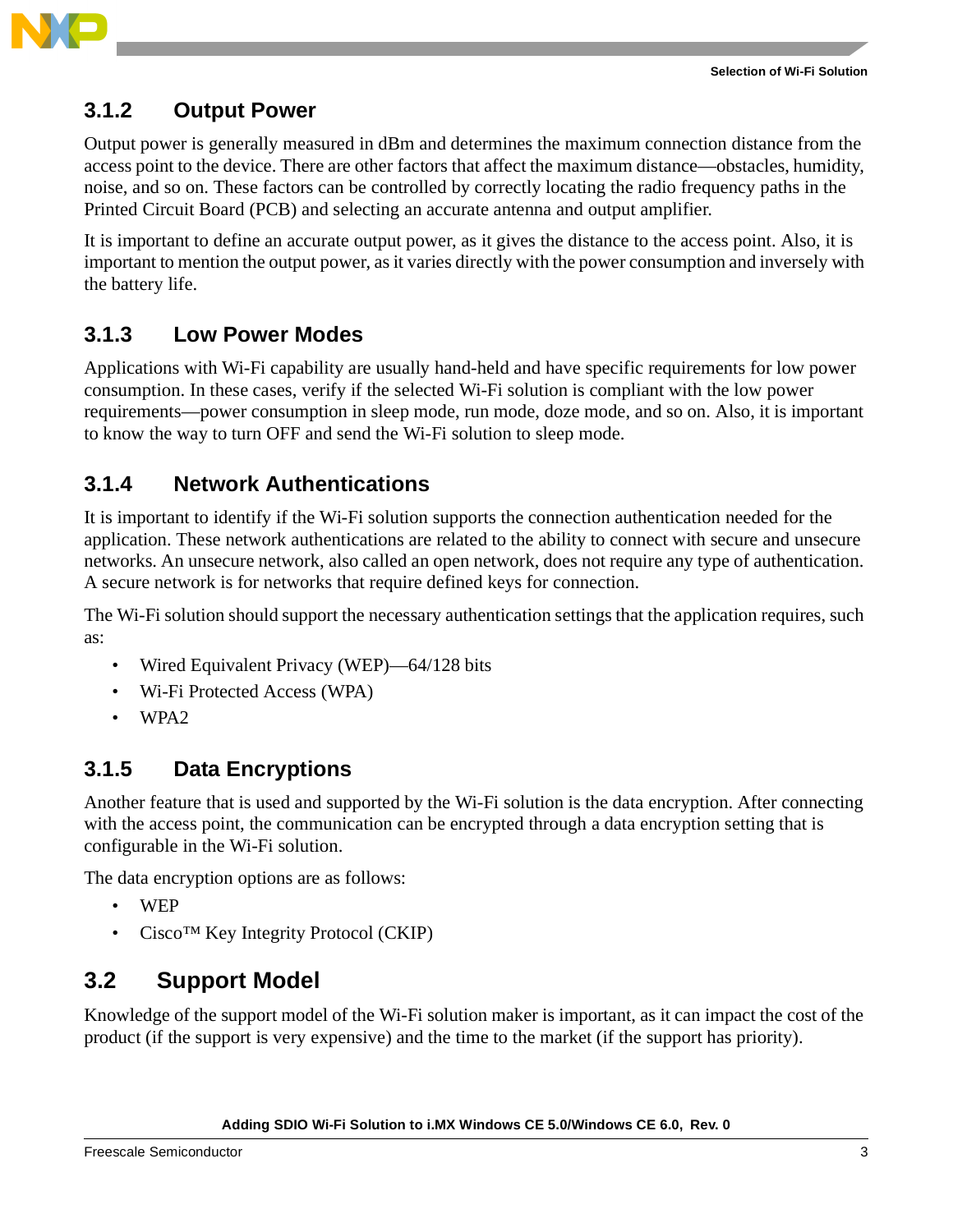

**Integration of Wi-Fi Solution into i.MX WinCE BSPs**

## **3.3 Communication Interfaces**

Knowledge on the communication interfaces in the Wi-Fi solution device is important, as they should be compatible with the communication interfaces in the i.MX. The Wi-Fi solution generally supports Secure Digital Input/Output (SDIO) communication. When an SDIO device is selected, it is important to consider the voltage compatibility between the i.MX SDIO interface and Wi-Fi SDIO interface.

## **3.4 Drivers for Operating System**

The Wi-Fi device manufacturer should provide the drivers for WinCE 5.0 or 6.0, depending on the operating system used and the instructions to install the operating system into the WinCE image.

## **3.5 Norms**

Verify if the selected Wi-Fi solution is compliant with the international norms required for the end product, depending on the target market (medical, automotive, home, industrial, and so on).

Some of the important norms, depending on the target market are as follows:

- Lead-free (Pb-free)
- Federal Communications Commission (FCC)
- Mexican National Standards (NOM)
- Underwriters Laboratories (UL)
- European Conformity (CE)
- Joint Electron Devices Engineering Council (JEDEC)

## <span id="page-3-0"></span>**4 Integration of Wi-Fi Solution into i.MX WinCE BSPs**

The minimal information and/or files required for the Wi-Fi solution device to operate over the i.MX WinCE BSPs are as follows:

- Wi-Fi solution specific driver that operates for the operating system—It should be compatible with the standard Secure Digital Host Controller (SDHC) driver supplied by the BSPs for the platforms. In some cases, the BSQUARE SDIO bus driver is used between the Wi-Fi solution specific driver and SDHC driver.
- Windows registry configuration specifications—It is used to configure the Wi-Fi solution drivers. The registry specifications are applicable to the file, platform.reg.
- Files such as libraries (dlls files), executable files, test files, configuration files, and so on—To include the files specified by the Wi-Fi solution manufacturer in the image, the lines with the filename and startup allocation should be added to the file, platform.bib.
- Instructions to include the Wi-Fi solution driver into the Catalog Items > View (optional).
- Dependences in the Catalog Items > View.

Read the documentations included with the Wi-Fi software package (Readme.txt, help files, quick start guides, and so on). These documents give detailed information about the implementation of Wi-Fi solution driver into the i.MX BSPs.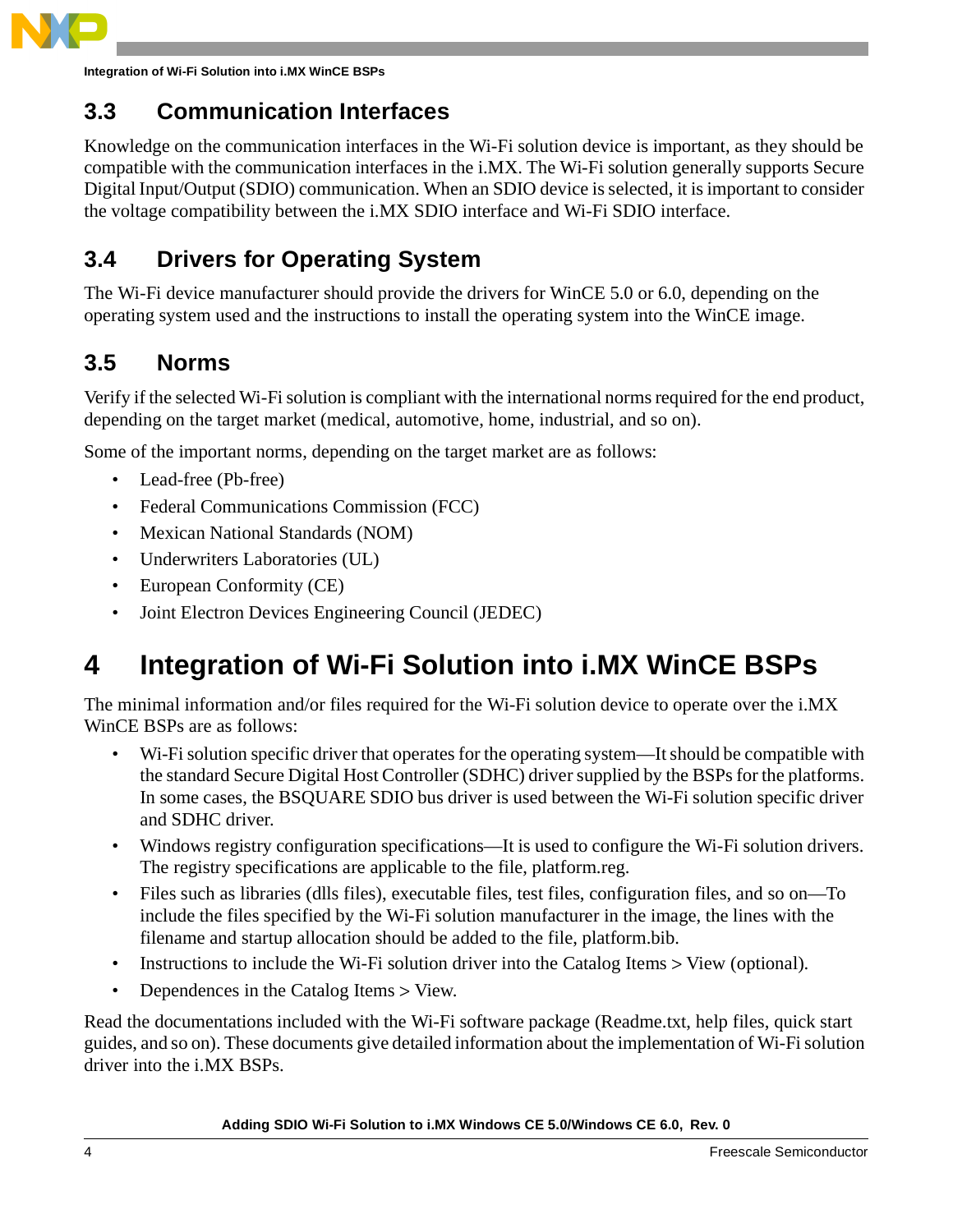

There is some code specific to the actual hardware implementation (Wi-Fi–Wi-Fi card power supply, init/reset pin, dectec pin). In the integration process, this code must be added to the Power Management IC (PMIC) driver code or SDHC driver code.

## <span id="page-4-0"></span>**5 Suggested Tests**

The following tests show a suggested way to test the communication with the Wi-Fi solution device. Here, the Wi-Fi solution device is connected to a SDHC port as the SDIO device and a Serial Peripheral Interface (SPI) port is connected for the control of Wi-Fi solution device.

## **5.1 Test for Serial Communication SPI**

The test is described in the following items:

- Requirements:
	- Board with the i.MX and SPI MOSI, MISO, SCLK, and SS paths to connect to the oscilloscope probe
	- Oscilloscope
- Assumptions:
	- The board is powered ON, and the user can download NK images
- Development:
	- a) Develop a test program that opens the selected SPI port and sends data in an infinite loop to a specific slave.
	- b) Build the image, download it into the board, and execute.
	- c) Verify using the oscilloscope probe if the MOSI path has the signal/data in the path, the SCLK path has the clock, and the selected SS path is asserted. To avoid possible problems, refer to [Section 6, "Common Errors.](#page-6-0)"
- Success criteria:

The test is successful if signal/data in the MOSI path and clock in the SCLK path are observed and the signal in the selected SS path is correct.

## **5.2 Logical Test for Serial Communication SPI**

The test is described in the following items:

- Requirements:
	- Board with the i.MX
- Assumptions:
	- The board is powered ON, and the user can download NK images
- Development:
	- a) Configure the SPI driver in the port selected for the loop back control mode. This configuration makes an internal connection between the transmission path and the reception path of the SPI bus.

### **Adding SDIO Wi-Fi Solution to i.MX Windows CE 5.0/Windows CE 6.0, Rev. 0**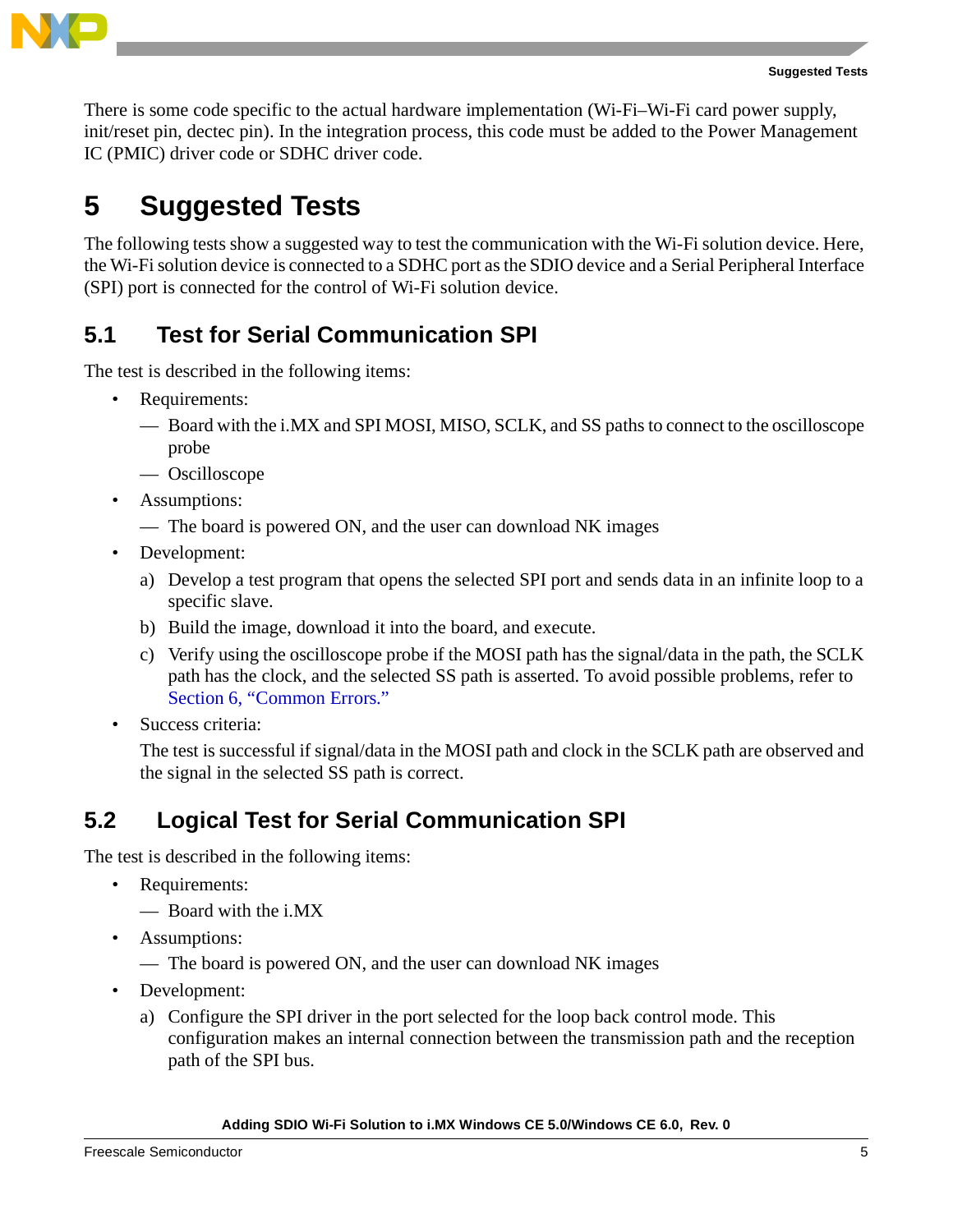

**Suggested Tests**

- b) Develop a test program that opens the selected SPI port, sends data through it, and waits to receive the data sent by polling or interrupts with a time-out. The send and receive process can be in an infinite loop.
- c) Insert a breakpoint or add print debug instructions in the reception process for success and time-out.
- d) Build the image, download it into the board, and execute.
- e) Verify if the system stops in the breakpoint instruction or the Debug window shows the specified print information for success. To avoid possible problems, refer to [Section 6,](#page-6-0)  ["Common Errors](#page-6-0)."
- Success criteria:

The test is successful if the system stops in the breakpoint instruction or the Debug window shows the specified print information.

## **5.3 Test for Wi-Fi Solution Device Control Communication through SPI**

The test is described in the following items:

- Requirements:
	- Board with the i.MX and Wi-Fi solution connected through the SPI and SDIO ports with the SPI MOSI, MISO, SCLK, and SS paths to connect to the oscilloscope probe
	- Oscilloscope
	- Test commands defined by the Wi-Fi solution device in the specification
- Assumptions:
	- The board is powered ON, and the user can download NK images
- Development:
	- a) Develop a test program that opens and configures the selected SPI port, sends the test command defined in the Wi-Fi solution specification, and waits for a valid response into the time-out window.

### **NOTE**

The test commands can include tests for the SDIO communication with the i.MX.

The send and receive process can be in an infinite loop.

- b) Put a breakpoint or add print debug instructions in the reception process for success and time-out.
- c) Build the image, download it into the board, and execute.
- d) Verify with the oscilloscope probes if the MOSI, MISO, SCLK, and SS paths have signal/data in the path.
- e) Verify if the system stops in the breakpoint instruction or the Debug window shows the specified print information for success. To avoid possible problems, refer to [Section 6,](#page-6-0)  ["Common Errors](#page-6-0)."

**Adding SDIO Wi-Fi Solution to i.MX Windows CE 5.0/Windows CE 6.0, Rev. 0**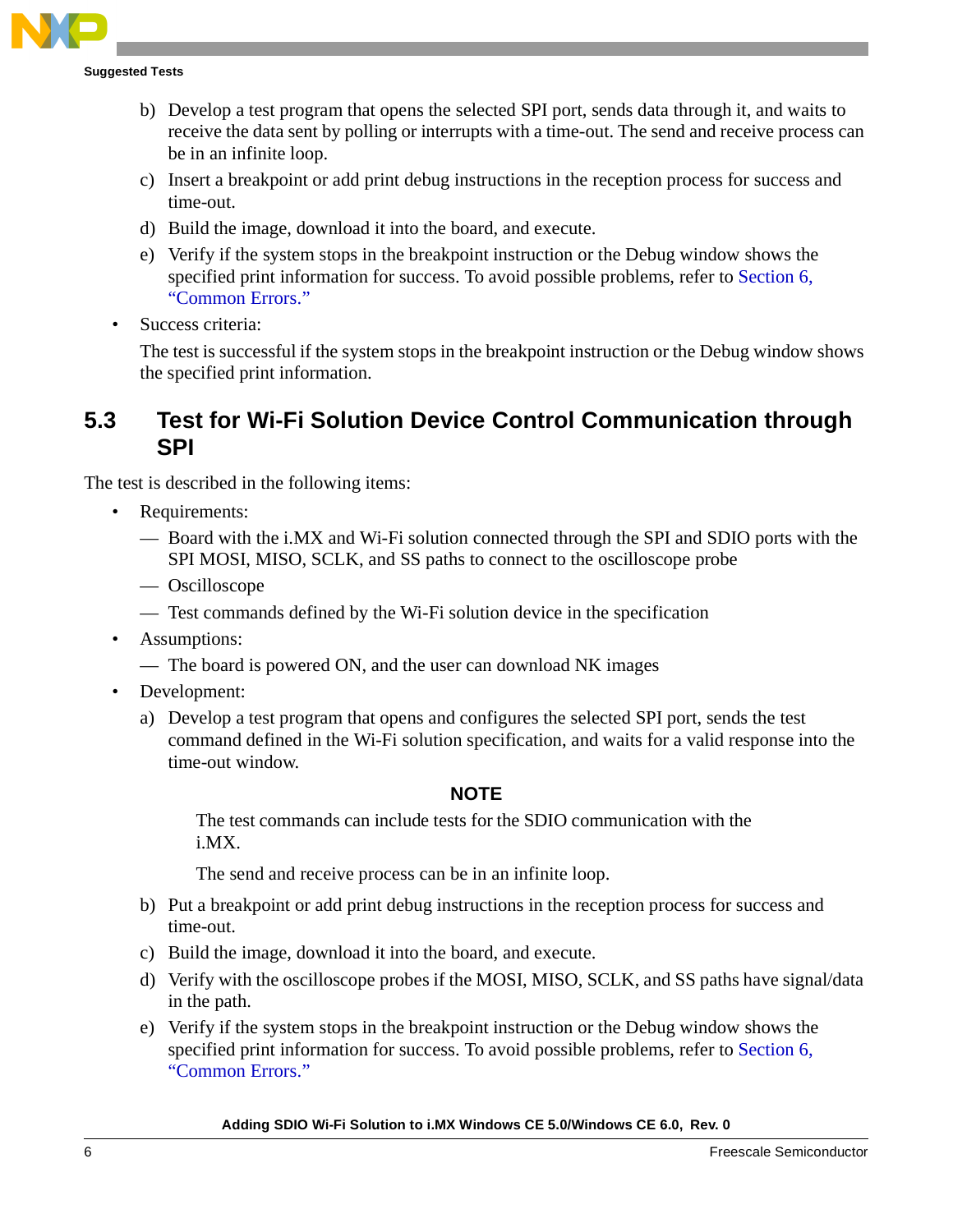



Success criteria:

The test is successful if signal is observed in the MOSI, MISO, SCLK, and SS paths and the system stops in the breakpoint instruction or the Debug window shows the specified print information.

## **5.4 Test for Wi-Fi Solution**

The test is described in the following items:

- Requirements:
	- Board with the i.MX and Wi-Fi solution connected through the SPI port and SDIO port, respectively.
	- A Wi-Fi device or access point in the near field.
- Assumptions:
	- The board is powered ON and has flashed the WinCE image with the Wi-Fi driver.
- Development:
	- a) Turn ON the board, open the Control Panel/Network Connections, and verify the presence of the icon associated with the Wi-Fi communication that configures the Dynamic Host Configuration Protocol (DHCP) or static IP. The icon associated to the Wi-Fi solution is described in the Wi-Fi solution documentation, provided by the Wi-Fi solution vendor.
	- b) In the start bar, an icon, normally two PCs, is present. Double clicking on this displays a window showing the information about the connection, the available wireless networks, and the option to manually configure the wireless network.
	- c) Select and configure the desired wireless network. The i.MX board should be connected to the network, and the icon in the start bar should show the PCs as operating.
	- d) Verify if the Wi-Fi operates as required and specified by the Wi-Fi solution device and Wi-Fi device documentation. It can be easily verified by pinging from/to the i.MX board to/from another Wi-Fi device or access point. In both the cases, these should be connected to the same wireless network.
- Success criteria:

The test is successful if no issues are observed.

## <span id="page-6-0"></span>**6 Common Errors**

This section gives the common errors and their solutions when a Wi-Fi solution is integrated into the i.MX BSPs.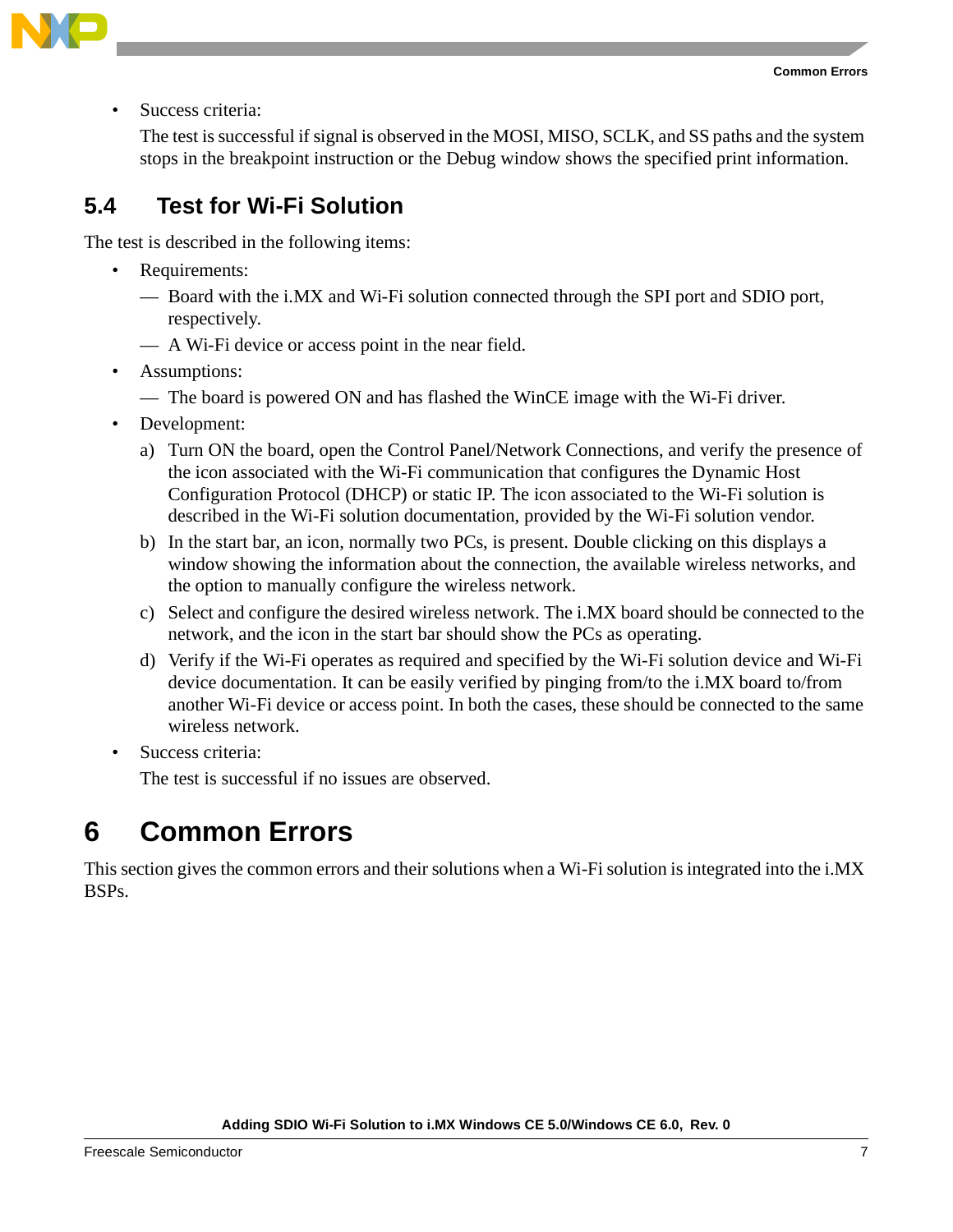

## **6.1 Absence of Traffic in SPI MOSI or Clock in SCLK Path or Configuration Signal in SS Path**

Consider a case where the developer creates a WinCE test program for the SPI that opens the SPI port, configures it, and sends the data in an infinite while loop.

Three possible issues related to this case are as follows:

- Mismatch between the WinCE SPI port and physical SPI port, and the developer trying to use the WinCE SPI port incorrectly
- SPI port configured with pins that are not used by the hardware
- Custom board swaps the MOSI/MISO SPI paths

Each of these issues are described in the following sections.

## **6.1.1 Mismatch between WinCE SPI Port and Physical SPI Port**

This problem occurs when the BSP uses the SPI port numbers that correspond to other physical SPI port numbers. To verify the physical SPI port associated to the WinCE SPI port, check for the key, HKEY\_LOCAL\_MACHINE\Drivers\BuiltIn\CSPIn, in the platform.reg file and look for the Index sub-key registry entry inside the key. Index is found in the i.MX device Reference Manual associated with the specific SPI port of the device. From this information, it can be determined if the WinCE SPIn port corresponds to the i.MX SPI port.

Determine the SPIn port used to communicate with the WiFi solution device. In the Windows registry configuration, verify if the keys related to the WiFi solution driver have been configured to use the correct SPIn port.

## **6.1.2 SPI Port Configured with Pins not used by Hardware**

Some modules in the i.MX devices, such as SPI and UART ports, have two or more sets of pins in the device. The sets of pins that are to be used by the WinCE SPI driver are hard configured by the software in the low level drivers. This means that the WinCE SPI driver must be updated if it uses pins other than the pins that are used by the evaluation boards when the BSPs are tested.

This problem exists when the hardware team selects a specific set of pins (for easy layout, easy map, and so on) for the module that are not the default set of pins for the driver. For SPI, this issue can be solved by updating the bspcspi.c file and the function, BSPCSPISetIOMux. This function receives the parameter as the index for the SPI to be configured. The user should check the SPI to be configured in the switch, and configure the correct set of pins. More information about the name of the pins and their alternative function for the SPI are described in the i.MX Reference Manual.`

## **6.1.3 Custom Board Swaps the MOSI/MISO SPI Paths**

This problem occurs when an inexperienced hardware team maps the SPI paths in a custom board and swaps the MOSI and MISO lines. This can be confirmed by using the WinCE test applications that opens the SPI port and sends data in an infinite loop. Check using an oscilloscope if the MOSI path does not show any signal and the MISO paths shows the data.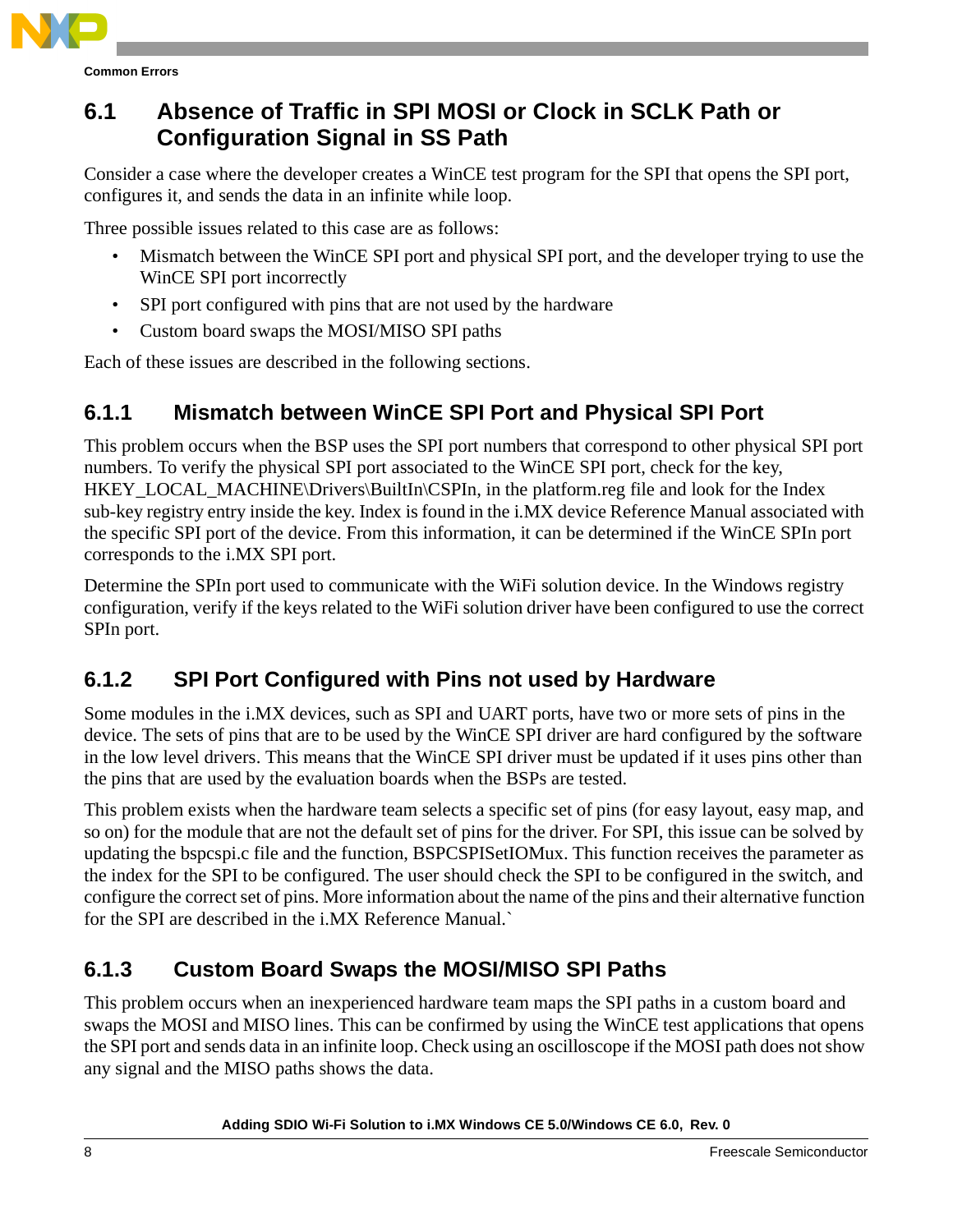

The solution to this issue requires reworking the board swapping the MOSI and MISO paths and updating the schematic correctly from the origin of the issues for future releases.

## **6.2 Traffic in SPI Lines but Wi-Fi Solution not Recognized by WinCE**

Consider a case where the WinCE program tries to establish the communication with the Wi-Fi solution device through test communication messages defined by the Wi-Fi solution device or through a production application.

Three possible issues related to this problem are as follows:

- Mismatch between the WinCE SPI port configuration and Wi-Fi solution SPI configuration
- Wi-Fi solution not in operational mode
- Erratum in the module of SPI or SDHC

Each of these issues are described in the following sections.

### **6.2.1 Mismatch between WinCE SPI Port Configuration and Wi-Fi Solution SPI Configuration**

Verify if the SPI configuration (baud rate, master, slave, chip selects, DMA) in the WinCE and Wi-Fi solutions device specifications are compatible. Confirm with an oscilloscope if the frequency in the SCLK path corresponds to the frequency configured in the SPI configuration registers.

### **6.2.2 Wi-Fi Solution not in Operational Mode**

Verify if the Wi-Fi solution power levels are according to the Wi-Fi solution specification and the reset pin does not reset the Wi-Fi solution device when not needed.

### **NOTE**

In operational mode, the reset pins should be high.

### **6.2.3 Erratum in Module of SPI or SDHC**

Refer to the errata file associated to the device to verify if the issue is related to an identified issue in the device and the related work around to solve the issue.

## <span id="page-8-0"></span>**7 Revision History**

<span id="page-8-1"></span>[Table 1](#page-8-1) provides a revision history for this application note.

### **Table 1. Document Revision History**

| Rev.<br><b>Number</b> | Date    | <b>Substantive Change(s)</b> |
|-----------------------|---------|------------------------------|
|                       | 04/2010 | Initial release.             |

### **Adding SDIO Wi-Fi Solution to i.MX Windows CE 5.0/Windows CE 6.0, Rev. 0**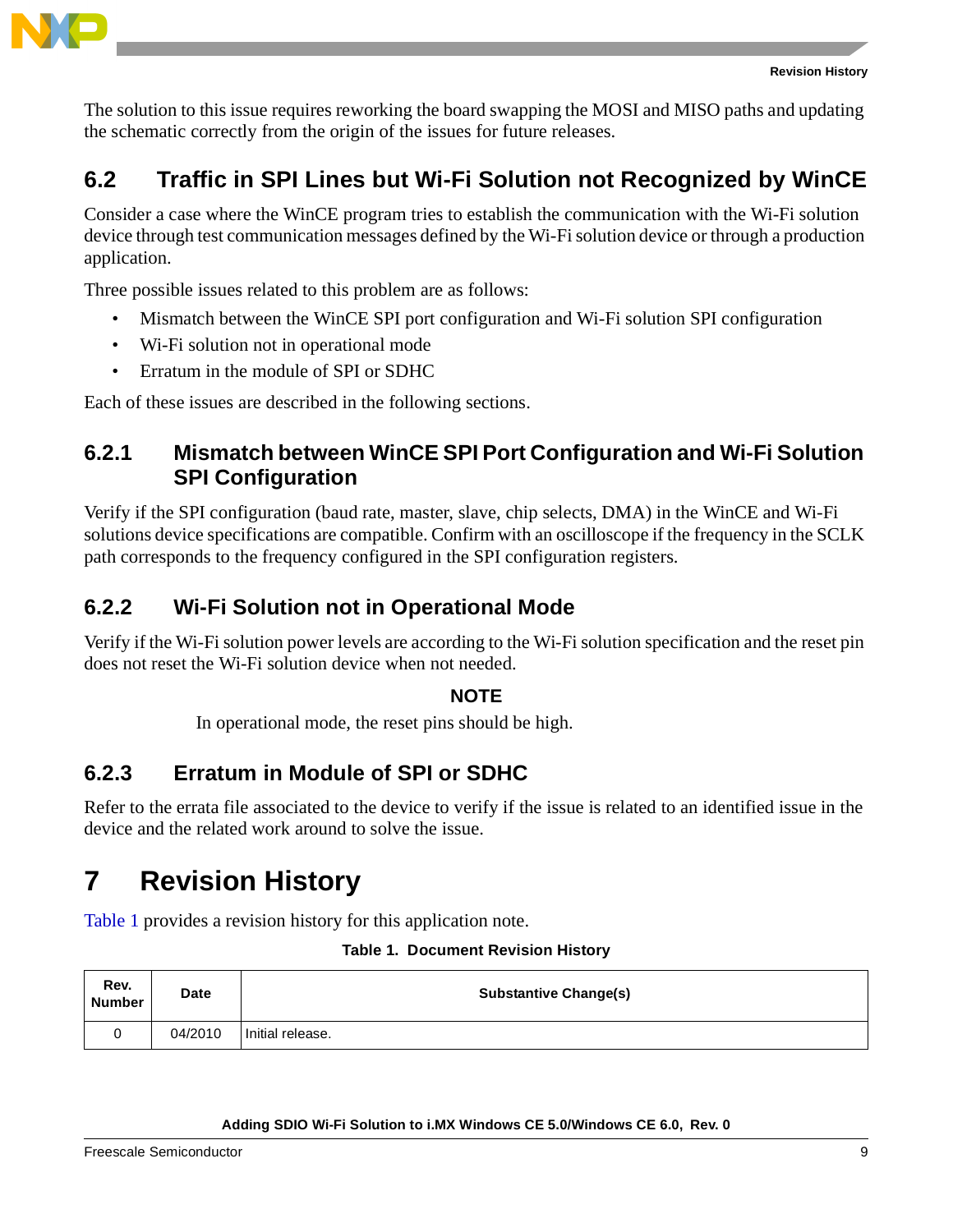

**Revision History**

### **THIS PAGE INTENTIONALLY LEFT BLANK**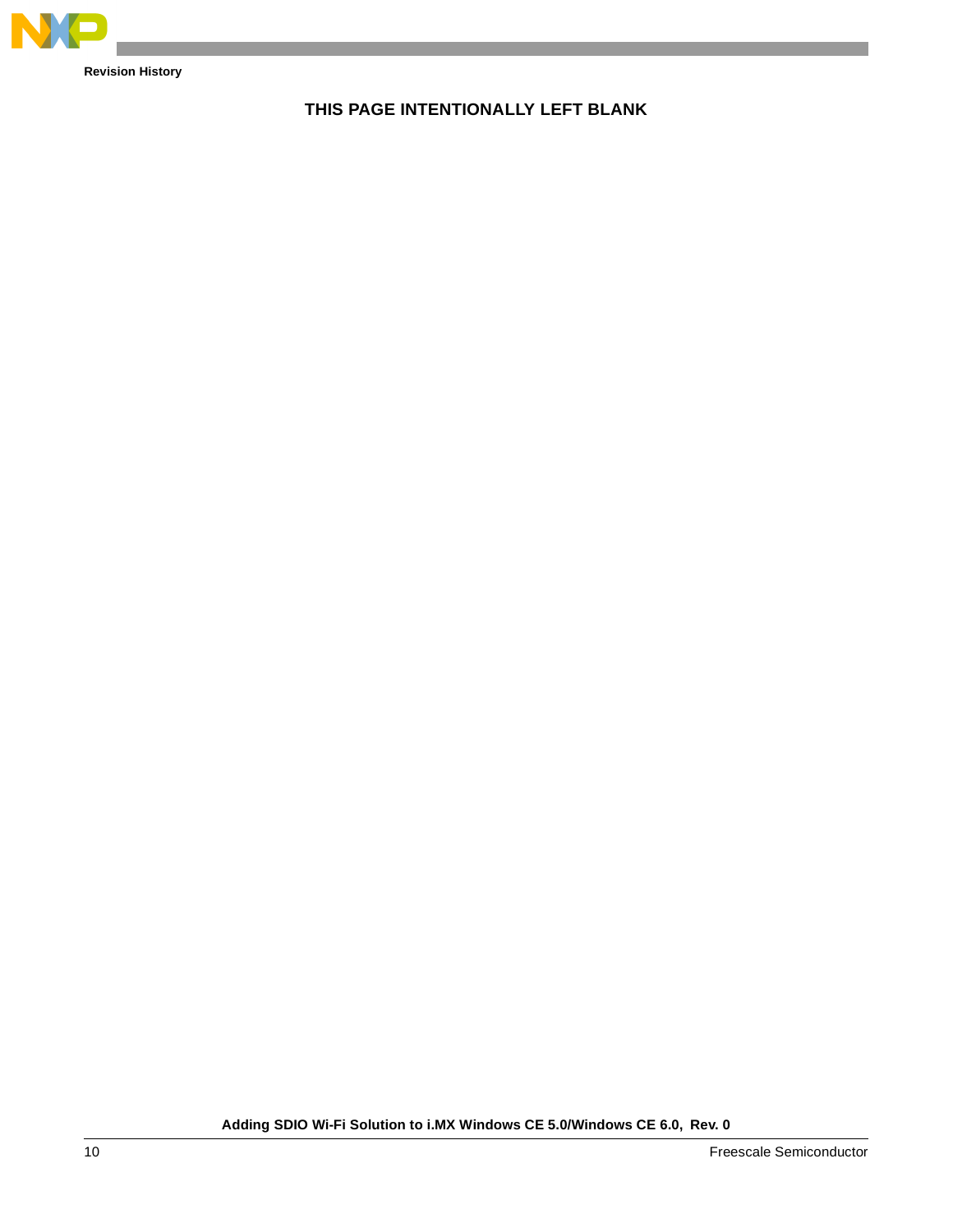

### **THIS PAGE INTENTIONALLY LEFT BLANK**